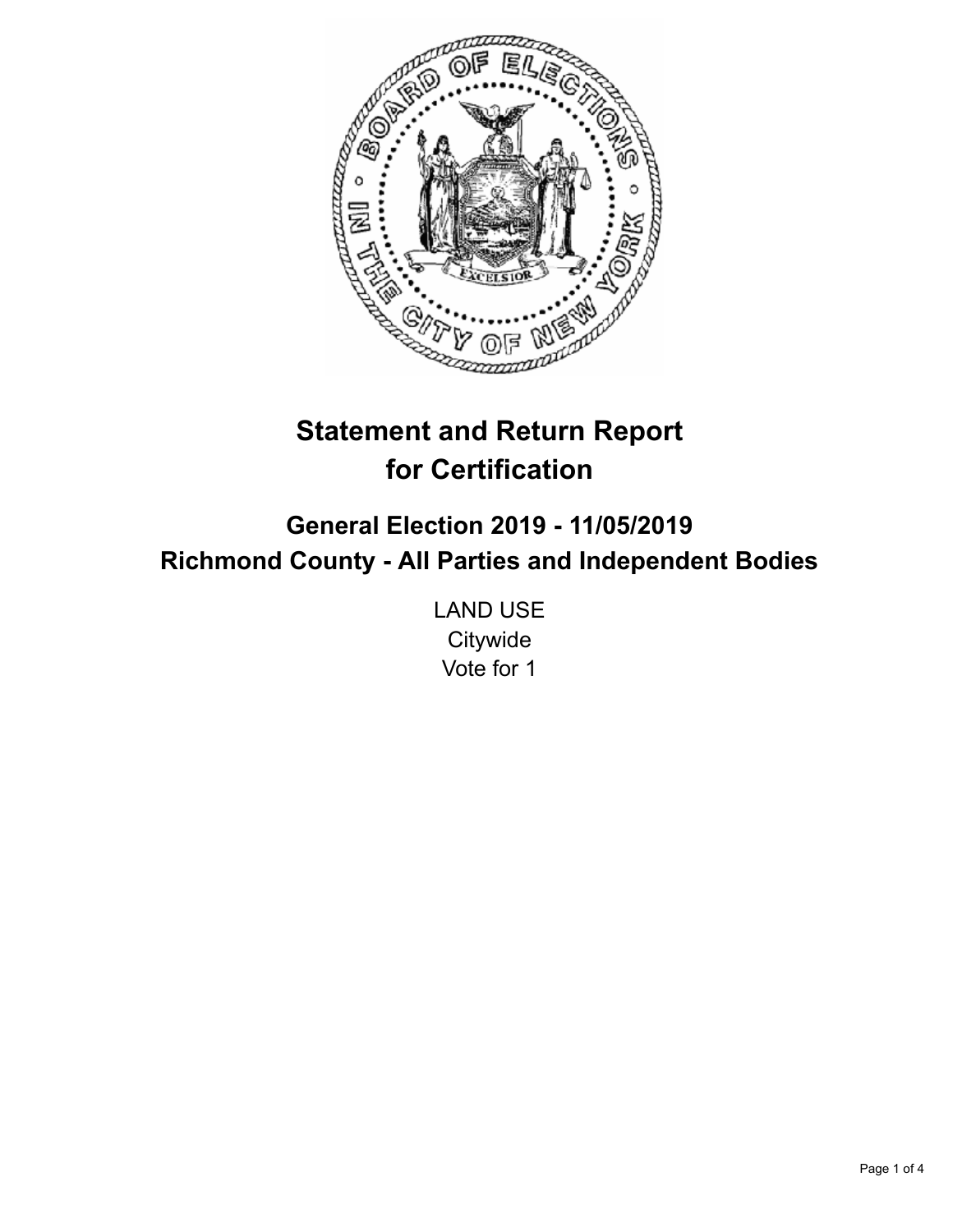

## **Assembly District 61**

| PUBLIC COUNTER                                           | 14,428   |
|----------------------------------------------------------|----------|
| MANUALLY COUNTED EMERGENCY                               |          |
| <b>ABSENTEE / MILITARY</b>                               | 633      |
| <b>AFFIDAVIT</b>                                         | 41       |
| <b>Total Ballots</b>                                     | 15,109   |
| Less - Inapplicable Federal/Special Presidential Ballots | $\Omega$ |
| <b>Total Applicable Ballots</b>                          | 15,109   |
| <b>YES</b>                                               | 9,532    |
| <b>NO</b>                                                | 3,430    |
| <b>Total Votes</b>                                       | 12,962   |
| Unrecorded                                               | 2.147    |

# **Assembly District 62**

| <b>PUBLIC COUNTER</b>                                    | 17,086   |
|----------------------------------------------------------|----------|
| <b>MANUALLY COUNTED EMERGENCY</b>                        | 6        |
| ABSENTEE / MILITARY                                      | 482      |
| <b>AFFIDAVIT</b>                                         | 79       |
| <b>Total Ballots</b>                                     | 17,653   |
| Less - Inapplicable Federal/Special Presidential Ballots | $\Omega$ |
| <b>Total Applicable Ballots</b>                          | 17,653   |
| <b>YES</b>                                               | 9,294    |
| <b>NO</b>                                                | 6,520    |
| <b>Total Votes</b>                                       | 15,814   |
| Unrecorded                                               | 1,839    |

#### **Assembly District 63**

| <b>PUBLIC COUNTER</b>                                    | 14,156   |
|----------------------------------------------------------|----------|
| <b>MANUALLY COUNTED EMERGENCY</b>                        | $\Omega$ |
| ABSENTEE / MILITARY                                      | 622      |
| <b>AFFIDAVIT</b>                                         | 58       |
| <b>Total Ballots</b>                                     | 14,836   |
| Less - Inapplicable Federal/Special Presidential Ballots | $\Omega$ |
| <b>Total Applicable Ballots</b>                          | 14,836   |
| <b>YES</b>                                               | 8,345    |
| NO.                                                      | 4,511    |
| <b>Total Votes</b>                                       | 12,856   |
| Unrecorded                                               | 1.980    |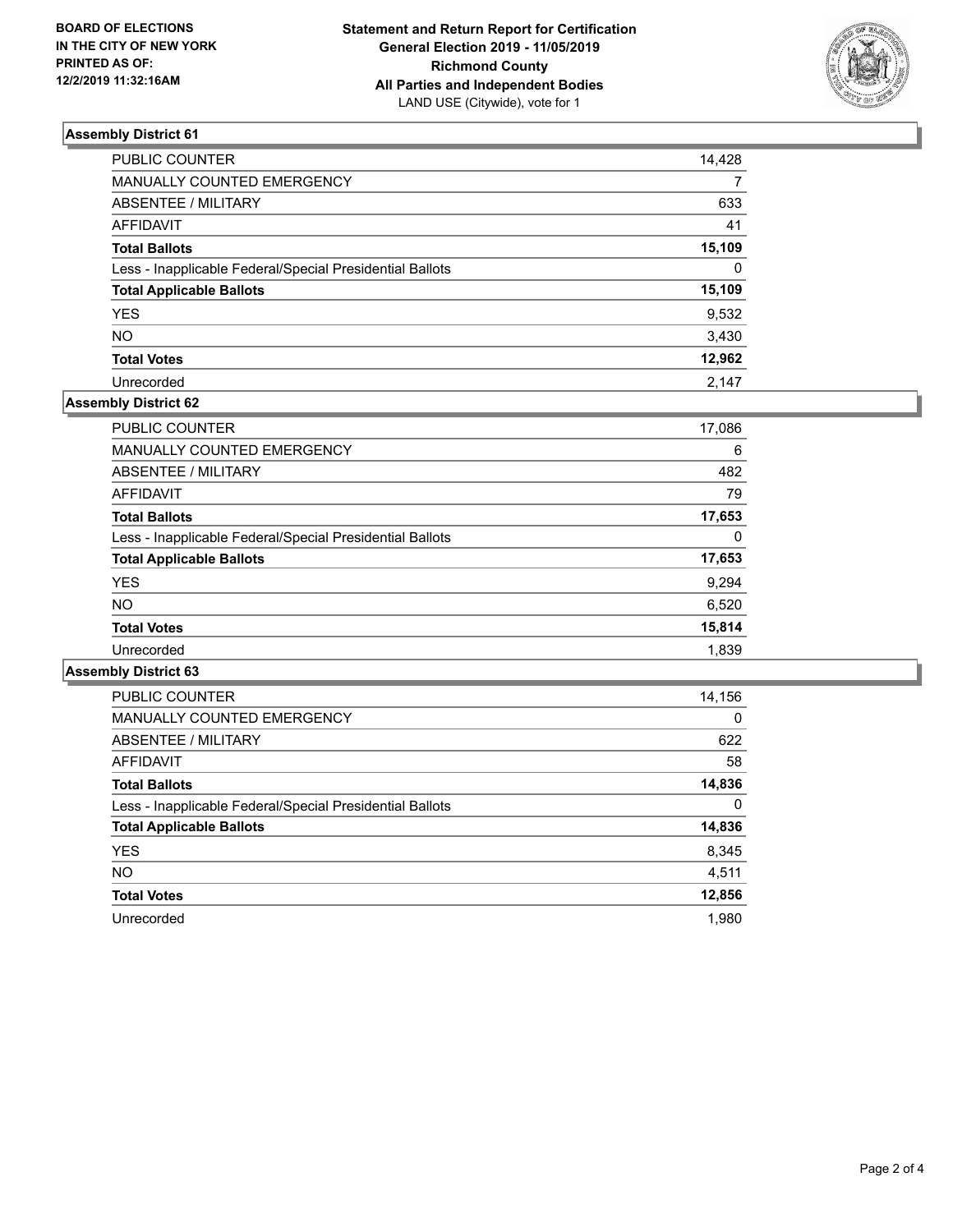

## **Assembly District 64**

| PUBLIC COUNTER                                           | 10,374 |
|----------------------------------------------------------|--------|
| <b>MANUALLY COUNTED EMERGENCY</b>                        | 0      |
| ABSENTEE / MILITARY                                      | 465    |
| AFFIDAVIT                                                | 38     |
| <b>Total Ballots</b>                                     | 10,877 |
| Less - Inapplicable Federal/Special Presidential Ballots | 0      |
| <b>Total Applicable Ballots</b>                          | 10,877 |
| <b>YES</b>                                               | 6,166  |
| NO.                                                      | 3,437  |
| <b>Total Votes</b>                                       | 9,603  |
| Unrecorded                                               | 1.274  |